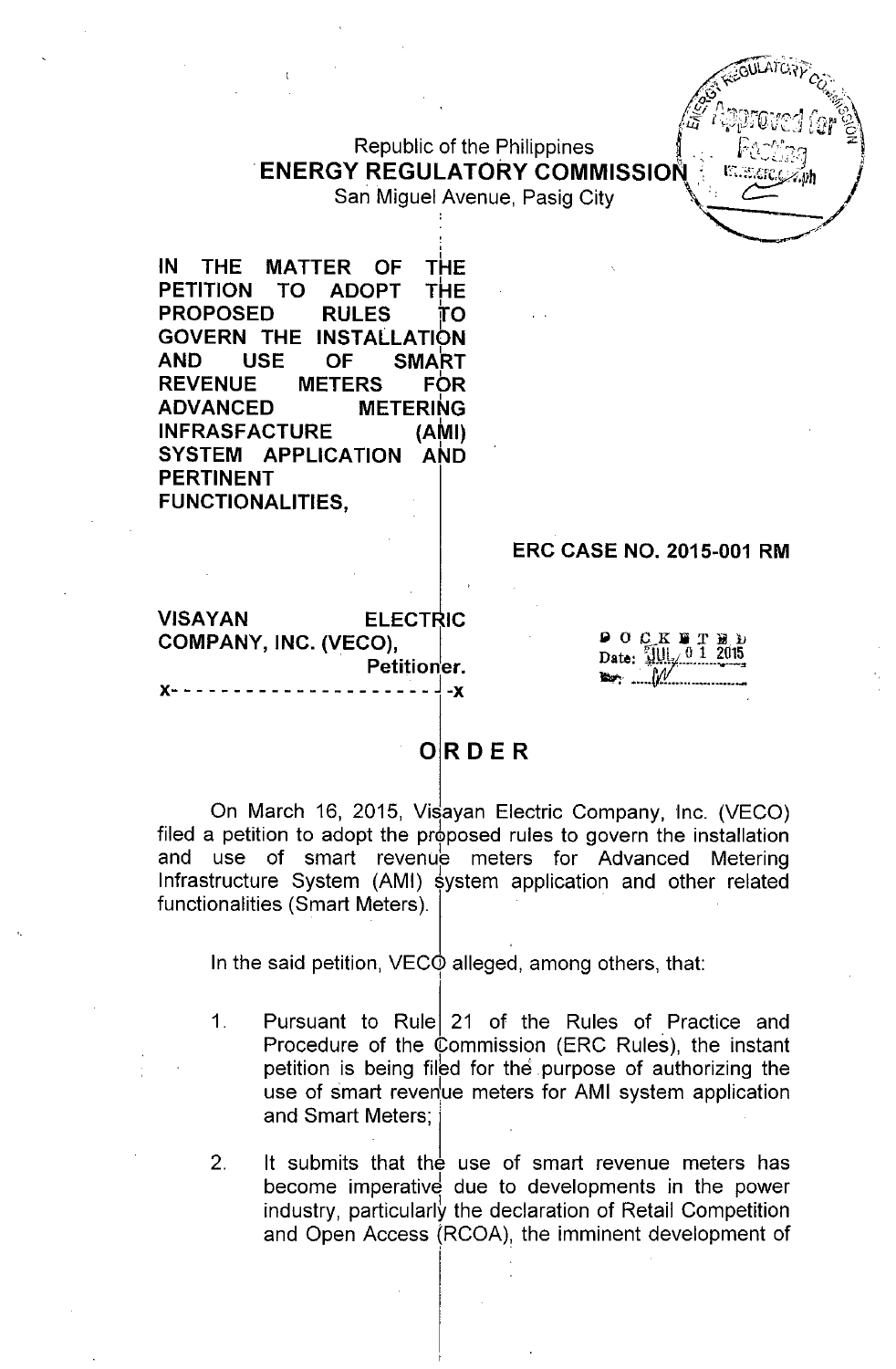a national smart grid, as well as the issuance of rules on prepaid metering; I

II

 $\frac{1}{\sqrt{2}}$  $\overline{1}$ 

- 3. On December 1<sup>1</sup>, 2012, the Commission issued Resolution No. 16, series of  $2012<sup>1</sup>$  A Resolution Adopting The Transitory Rules For The Implementation Of Open Access And Retail Competition, which fixed the Oper Access Date as December 26, 2012 with a transitory period until June  $27$ , 2013.<sup>2</sup> In order to meet the metering requirements of the RCOA, Distribution Utilities (DUs) have installed meters for their contestable customers with  $interval$  readings that can be read remotely;
- 4. On March 11, 2013, the Department of Energy issued Department Circular DC2013-03-0003, creating an interagency steering committee tasked to lead the development of a "National Smart Grid Policy Framework and Road Map". Once implementation of a national smart grid commences, the use of Smart Meters will. be indispensable;
- 5. The Commission has already approved the use of smart meters for prepaid metering systems under Resolution No. 15, series of 2009 entitled "A Resolution Adopting The Rules For Prepaid Retail Electric Service Using I Prepaid Metering System, issued on July 15, 2009. A number of DUs are already preparing plans to pilot smart prepaid systems;
- 6. As a consequence of these events, various means of communicating with meters and other devices are already being pilot tested. In addition to remote and interval reading features, the use of meters with remote switching, especially for elevated metering clusters (EMCs) are now also being tested by DUs;
- 7. The use of Smart Meters will also benefit customers since the remote switching function of Smart Meters will allow demand management. As such customers can easily access data regarding their consumption and receive accurate billing information, hence conveniently and control their electric consumption;

I

 $\mathbf{I}$ 

<sup>&</sup>lt;sup>1</sup> Pursuant to Section 31 of Republic Act No. 9136, the Electric Power Industry Act (EPIRA) which provides that RCOA shall be implemented not later than three (3) years upon effectivity of said law, and the Department of Energy Department Circular DC 2012-005-005, Prescribing The General Policies For The Implementation Of The Retail Competition And Open Access.

As amended by Resolution No. 11, series of 2013.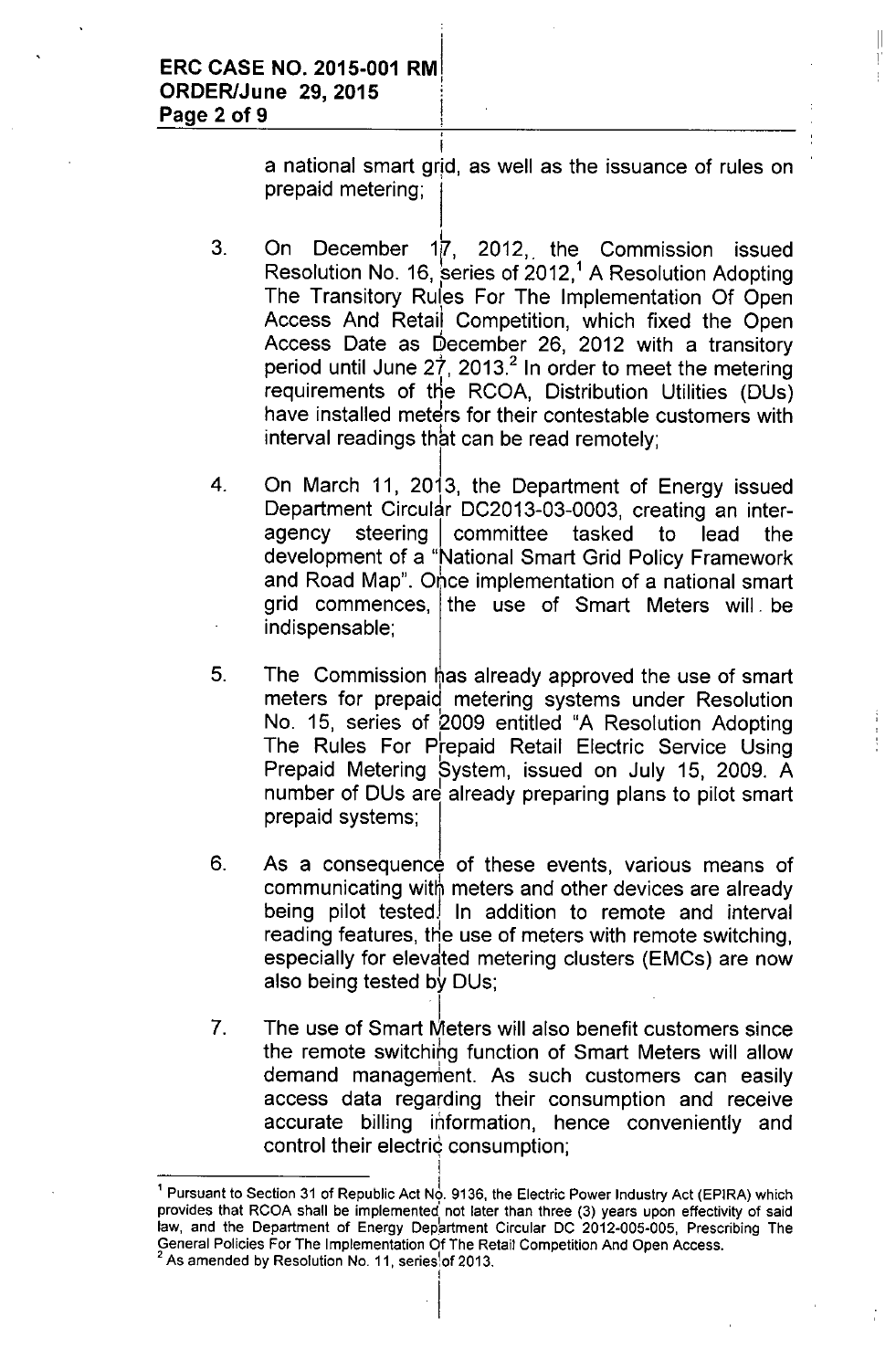8. The instant Petition also proposes the implementation of automated meter data management ("MOM") since the predicted prevalence of smart meters will generate an exponential increase in the number of meter data. The large amount of data will require the automated MOM which is integrated to billing systems;

I !

9. Considering the foregoing circumstances, VECO respectfully proposes the attached Rules To Govern The Installation And Use Of Smart Revenue Meters For<br>Advances Metering Infrastructure (AMI) System Infrastructure (AMI) System Application marked as Annex "A", as follows:

### PROPOSED RULES TO GOVERN THE INSTALLATION AND USE OF SMART REVENUE METERS FOR ADVANCED METERING INFRASTRUCTURE (AMI) SYSTEM APPLICATION

### Į. ARTICLE I

### **GENERAL PROVISIONS**

### 1.1. Objective

The objective of the Rules is to provide guidance to Distribution Utilities (DUs) in the installation and) use of smart revenue meters for Advanced Metering Infrastructure (AMI) system application. This will allow DUs to take advantage of technological advances to promote efficiency in meter reading and other related features while ensuring their highest level of compliance with safety standards and adequate protection of the consumer's interest.

I , ,

### 1.2. Guiding Principles

The DU shall ensure that, the installation of smart revenue meters integrated through an AMI system conform with Republic Act No. 9136, other existing laws, rules, regulations and technical standards set by the ERC.

> i I

#### Scope 1.3.

These Rules shall apply to all DUs whose revenue meters have features capable for AMI system application as may be specifically provided herein. Billing disputes resulting from the utilization of the smart revenue meters integrated through an AMI system shall be governed by the ERC Rules of Practice and Procedure.

### 1.4. Definition of Terms

Capitalized terms not defined, under this Article shall have the definition provided in the PDC and the DSOAR.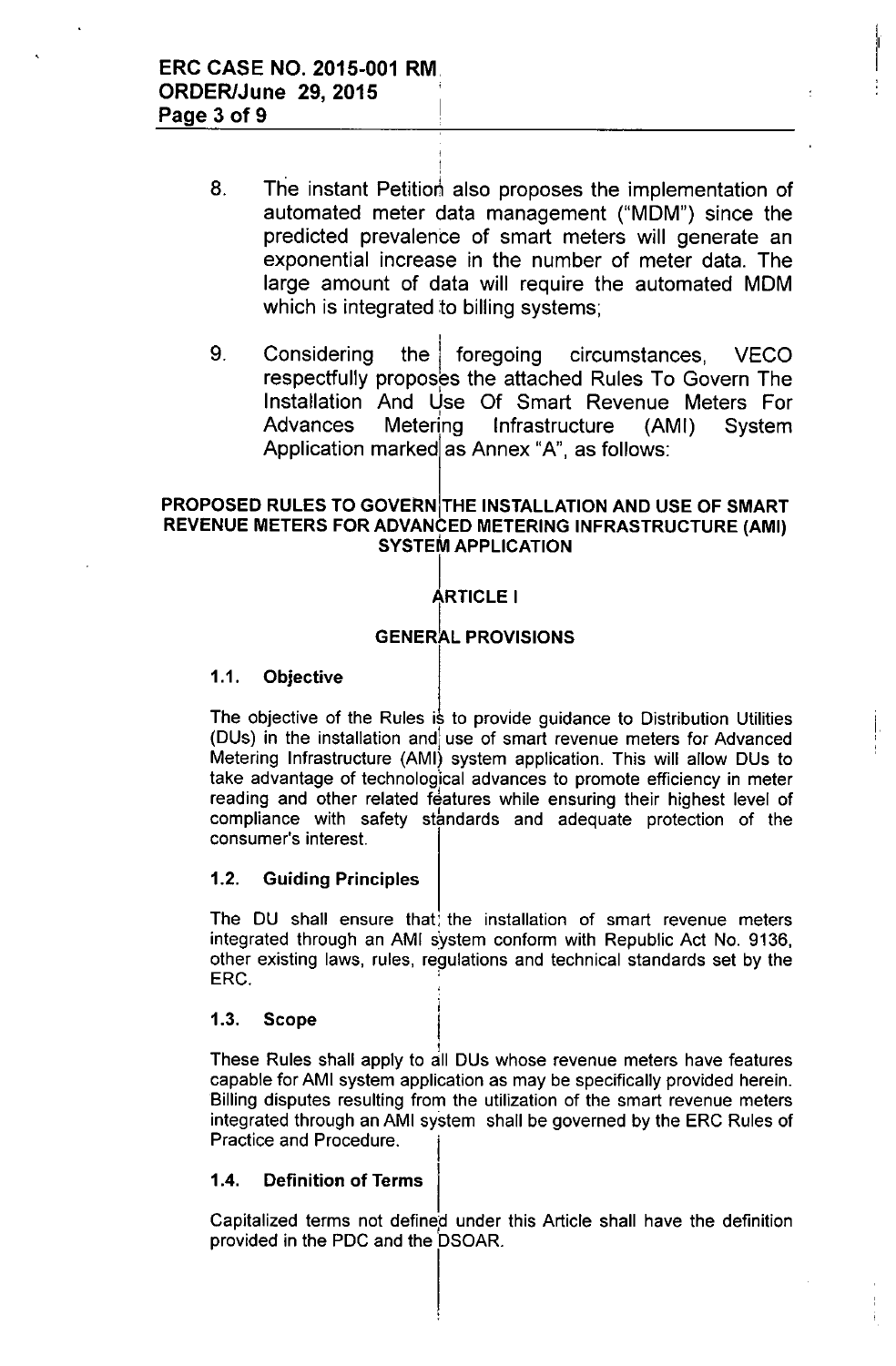I "Smart revenue meter" or "smart meter" refers to an electronic device that records consumption of electric energy and enables two-way communication between the meter and the central system of the DU for monitoring, billing and other related features.

"AMI" or "Advanced Metering Infrastructure" is an integrated system of smart meters, communication networks, and data management systems that enables a two-way communication system between utilities and customers. The features of smart revenue meter for AMI application may include Remote Reading (kWh, kW, kVAR), Interval Reading, Outage Detection, theft detection, voltage quality detection, Remote Connection, Remote Disconnection, Demand Control and Home Area Network Interface.

"AMR" or "Automatic Meter Reading" refers to the technology of automatically collecting consumption, diagnostic, and status data from energy metering devices and transferring that data to a central database for billing, troubleshooting, arid analysis.

"ANSI" shall refer to the American National Standards Institute.

"Customer" shall refer to any person or entity supplied with electric service under a contract with a DU.

"DU" or "Distribution Utility" shall refer to any electric cooperative, private corporation, government-owned utility or existing local government unit which has an exclusive franchise to operate a distribution system in accordance with its franchise and the Act.

"DSOAR" shall refer to the Distribution Services and Open Access Rules, including any amendments thereto.

I "Elevated Metering Center'j shall refer to the structure attached to DU's poles or other structures on which a cluster of meters is installed beyond the mounting height per Magna Carta and DSOAR provisions.

I "Home Area Network (HAN) Interface" shall refer to an optional feature of a smart meter used to transmit information, including usage, price, and cost data, from the meter to one or more devices in the Consumer's home.

"IEC" shall refer to the International Electrotechnical Commission.

I

I

I

"**Interval Reading**" shall refer to an optional feature of a smart meter which is integrated to an AMI system for the recording of electricity consumption during fixed time intervals.

"Outage Detection" shall refer to the feature of a smart meter which gives information to the DU of any Customers experiencing power outage for the purpose of aiding restoration of power.

"PDC" shall refer to the Philippine Distribution Code and any amendments thereto.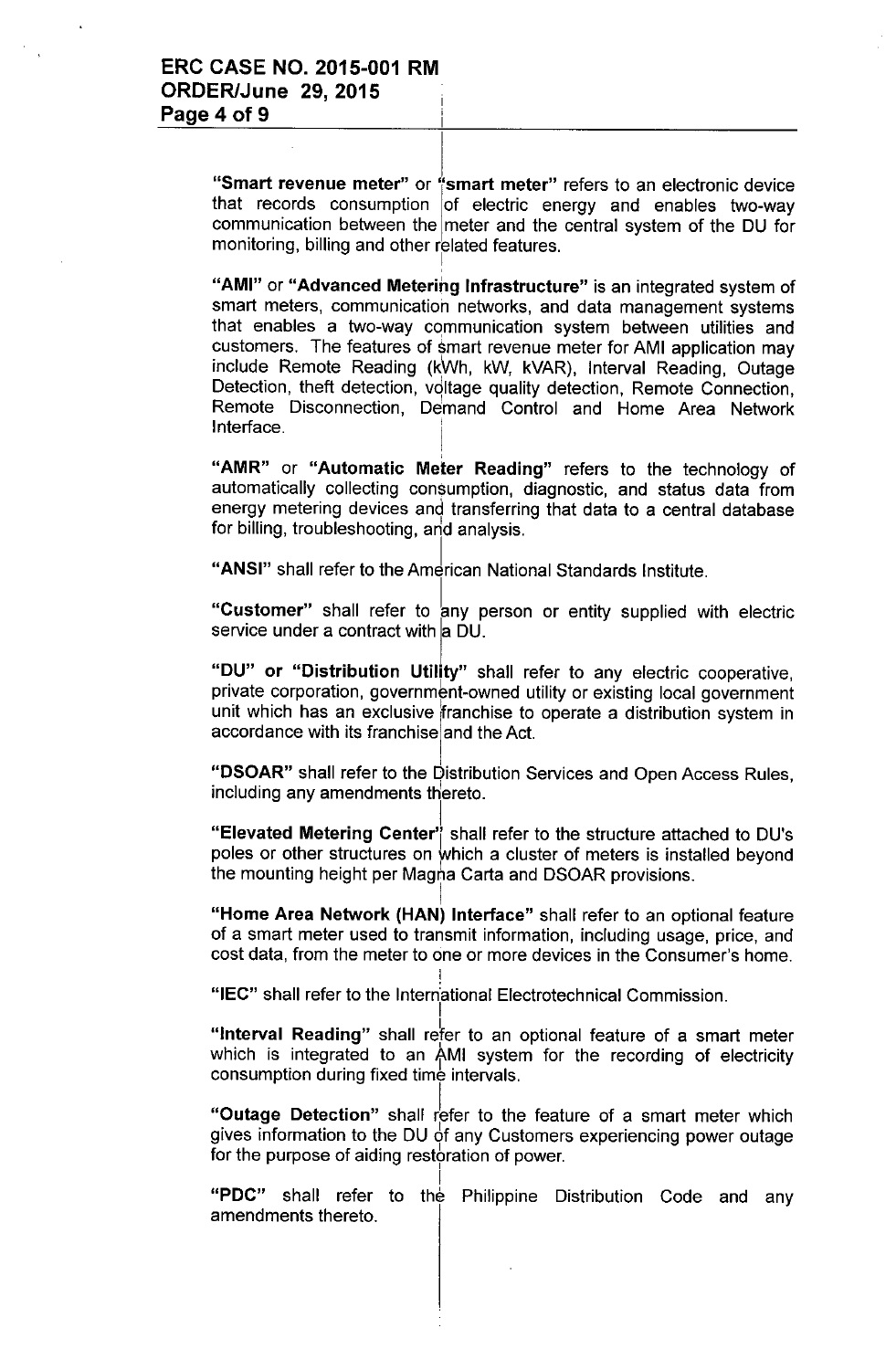"Magna Carta" shall refer to the Magna Carta for Residential Consumers including the Guidelines to Implement the Magna Carta issued by the ERC and any amendments thereto.

I I,

"Remote Connection" shall refer to the connection of a customer to the distribution system of a Distribution Utility using the automated features of a smart meter and without<sub>,</sub> need to physically access the customer's<br>" premises.

"Remote Disconnection" shall refer to the Disconnection of a customer from the distribution system of a Distribution Utility using the automated features of a smart meter and without need to physically access the customer's premises.

"Remote Reading" shall refer to meter reading and recording using the automated features of a smart meter and without need to physically access the customer's premises.

I "Demand Control" shall refer to the feature of a smart meter where the  $\frac{1}{2}$  customer's demand is set in the meter based on the customer's applied connected load.

## ARTICLE II

## GENERAL CRITERIA

### 2.1. **Philippine Distribution Code Requirement**

In accordance with the PDC, the meter shall conform to the type of circuit of the distribution system where it is connected. The meter shall measure and locally display the kW, kWh, kVAR, KVARh, and cumulative demand with optional features of time-of-use, maintenance of records, and pulse output.

### 2.2. Use of Smart Revenue Meters for an AMI System

A DU may use smart meters for an AMI system with any of the following functionalities or a combination thereof: Remote Reading (kWh, kW, kVAR), Interval Reading, Outage Detection, theft detection, voltage quality detection, Remote Connection and Remote Disconnection, Demand Control and Home Area Network Interface.

### **ARTICLE III**

1

### I REQUIREMENTS, PROCEDURES AND STANDARDS

### i 3.1. Installation of Smart Meter: ,

Smart meters shall be installed in standard elevation or Elevated Metering Centers, with or without customer interface. Mounting of smart meters may be DIN rail or plug-in type, socket type or bottom connected.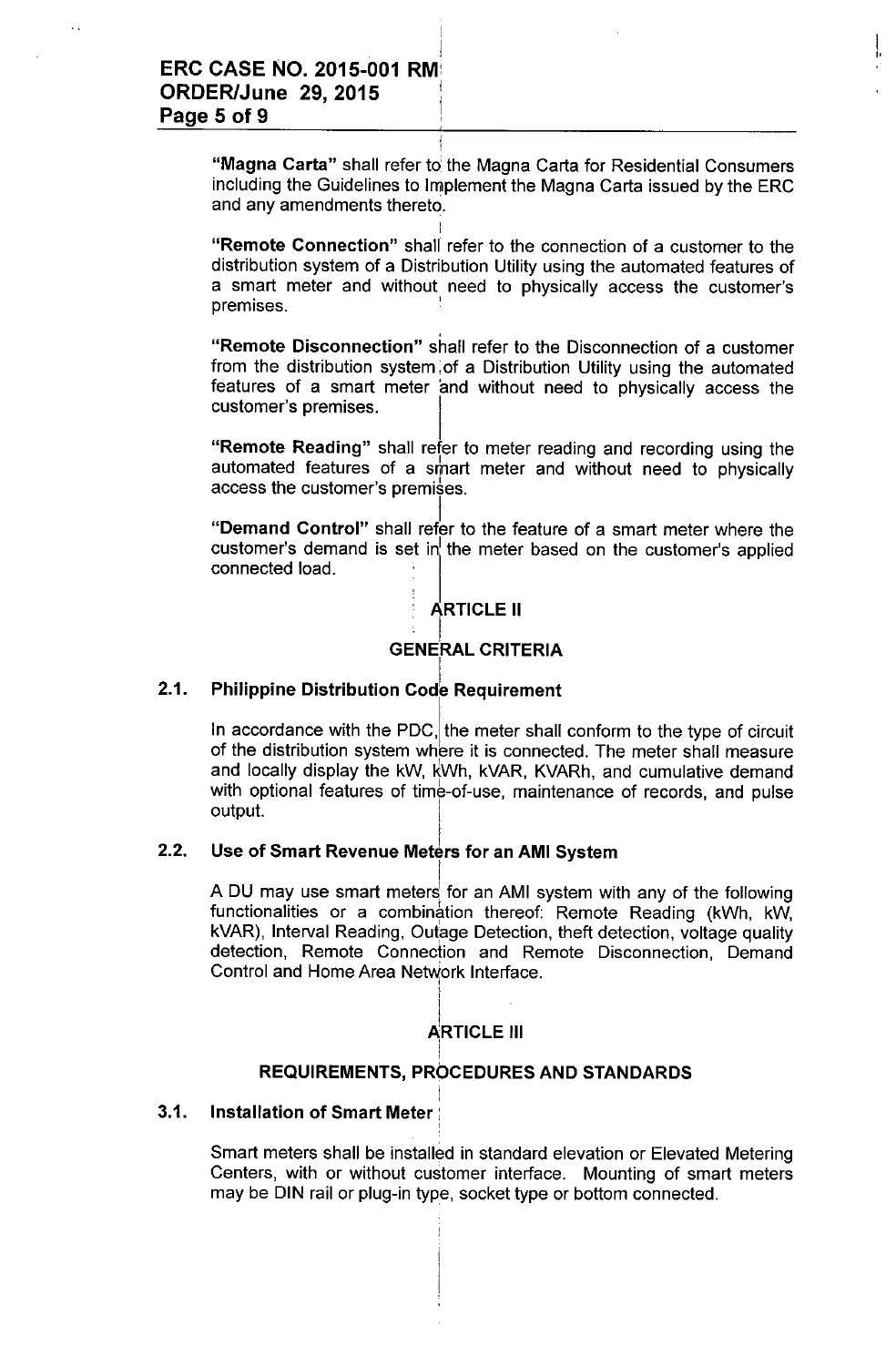### 3.2. ا<br>Meter Reading and Recording

In accordance with the PDC, meter reading recording shall be done by the authorized representative of the DU and witnessed by the authorized representative of the Customer on the date stipulated in a separate agreement. In case a smart meter for an AMI system is used by the DU. any communication platform', such as but not limited to General Packet Radio Service (GPRS), Radio Frequency (RF), Power Line Communication (PLC), Worldwide Interoperability for Microwave Access (WiMAX), Broadband Mesh Network (Mesh), and the like, may be used to communicate with the meter for remote reading and recording, provided, that, the appropriate license is secured by the DU when applicable.

III ‼

### 3.3. Usage for Billing Purposes

The DU may use metering data from the smart meter integrated through an AMI system's Remote Reading feature thereof, for billing purposes.

The DU may use the AMI system or Meter Data Management (MDM) builtin algorithm to automatically validate, edit, and estimate remotely read consumption and such validated readings will be used for billing.

### 3.4. **Remote Connection and Disconnection**

If the smart meter through the DU's AMI system utilizes its Remote Disconnection features, the DU shall comply with all the requirements under the Magna Carta for Residential Electricity Customers, as may be amended from time to time. The Customer's Right to Tender Payment at the Point of Disconnection shall be deemed complied with in case of Remote Disconnection if a representative of the DU is sent to the Customer Premises to receive payment at least seventy-two (72) hours after the Notice of Disconnection is served. If no payment is received within such period, the DU may effect Remote Disconnection.

The DU shall fully utilize the Remote Connection feature of the smart meter to maximize service performance, efficiency and reliability.

#### 3.5. Anti-Theft Provision or Function of a Smart Meter

The DU may use the automatic disconnection function of the smart meter to effect immediate disconnection of electric service in accordance with Republic Act No. 7832, otherwise known as the Anti-electricity and Electric Transmission Lines/Materials Pilferage Act, as may be amended from time to time.

#### 3.6. Compliance with Standards

All smart meters shall comply with the requirements of the IEC or ANSI Standards or their equivalent national standards.

### 3.7. ا<br>Utilization Per Customer Class

A DU opting to utilize smart meters should do so for the selected customer class or classes involved.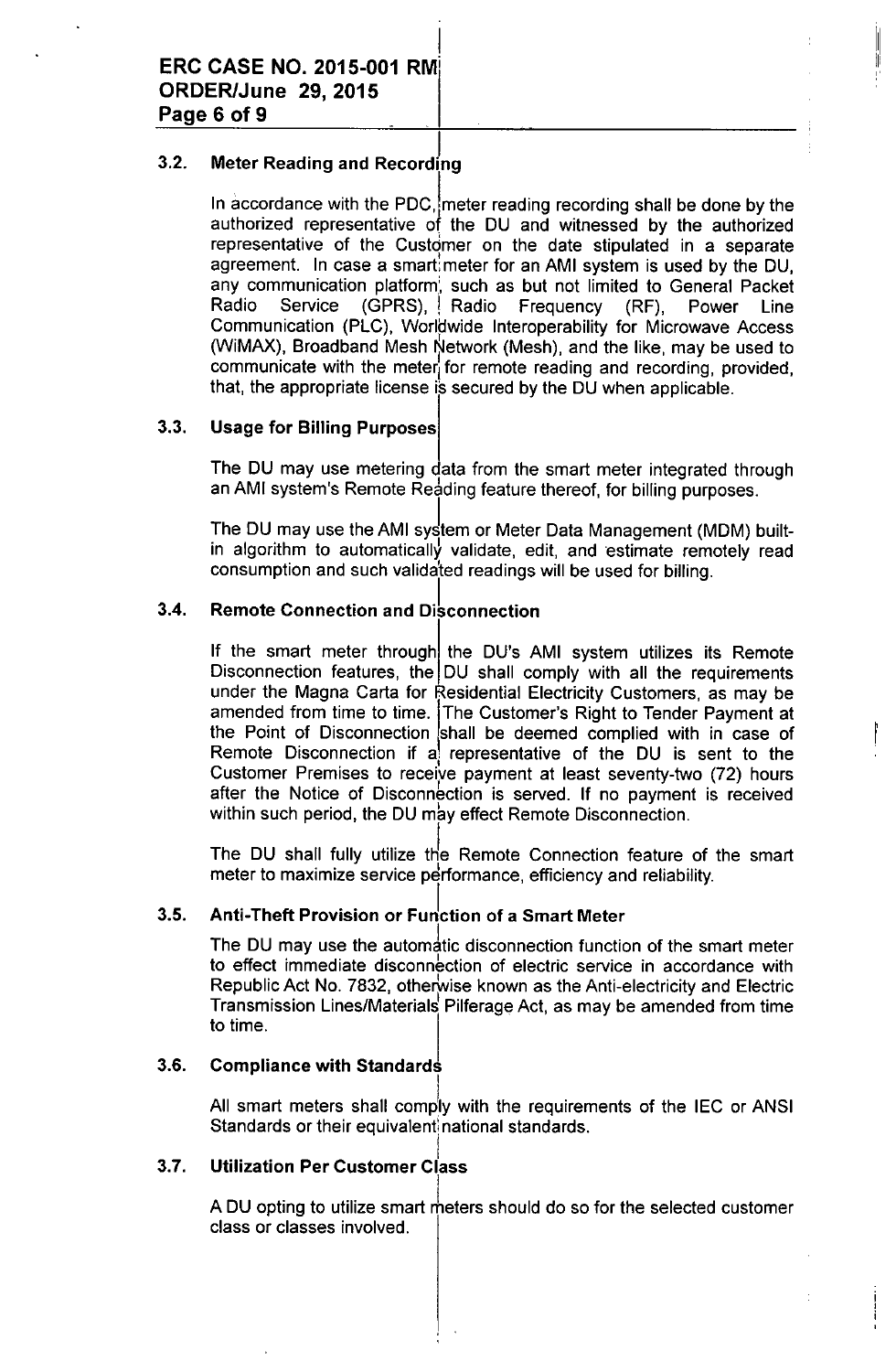## **ARTICLE IV**

## **TRANSITORY PROVISIONS**

- 4.1. Separability Clause. If, for any reason, any provision of these Rules is I declared unconstitutional or contrary to law, the other parts or provisions hereof which are not affected thereby shall continue to be in full force and effect.  $\begin{bmatrix} 1 & 1 & 1 \\ 1 & 1 & 1 \\ 1 & 1 & 1 \end{bmatrix}$
- 4.2. Repealing Clause. Provisions of the Philippine Distribution Code, Distribution Services and Open Access Rules (DSOAR), Magna Carta for Residential Customers, Anti-electricity and Electric Transmission Lines/Materials Pilferage Adt, rules, regulations, guidelines and other issuances not expressly revised by the Rules shall remain in full force and effect.
- 4.3. Effectivity. These Rules shall take effect on the fifteenth  $(15<sup>th</sup>)$  day following its publication in a newspaper of general circulation in the country.
	- 10. Considering that the increasing usage of Smart Meters . due to technological and procedural developments in the power industry, VECO respectfully submits that there is an urgent need for'the issuance of rules for to govern the use of said meters in this jurisdiction, particularly those submitted above; and
	- 11. It prays that the Commission adopt the proposed Rules to Govern the Installation and Use of Smart Revenue Meters for Advance Metering Infrastructure (AMI) System Application.

Finding the said petition to be sufficient in form and in substance with the required fees having been paid, the same is Parachine with the regalied flood namily been paid, the edition o'clock in the afternoon (2:00 P.M.) at the ERC Hearing Room, 15<sup>th</sup> Floor, Pacific Center Building, San Miguel Avenue, Pasig City.

The Commission shall cause the posting of the attached Notice of Proposed Rule-Making as well as copies of the instant petition and all its annexes<sup>3</sup> at its official website at <u>www.erc.gov.ph</u>

All interested parties are hereby directed to submit their comments on the said proposed rules on or before July 17, 2015.

 $\frac{1}{2}$ 

<sup>&</sup>lt;sup>3</sup> Annex "A" - Compensation Study for Participating Customers in Interruptible Load Program and Costs of Utility Distributed Generators, 1-10 MW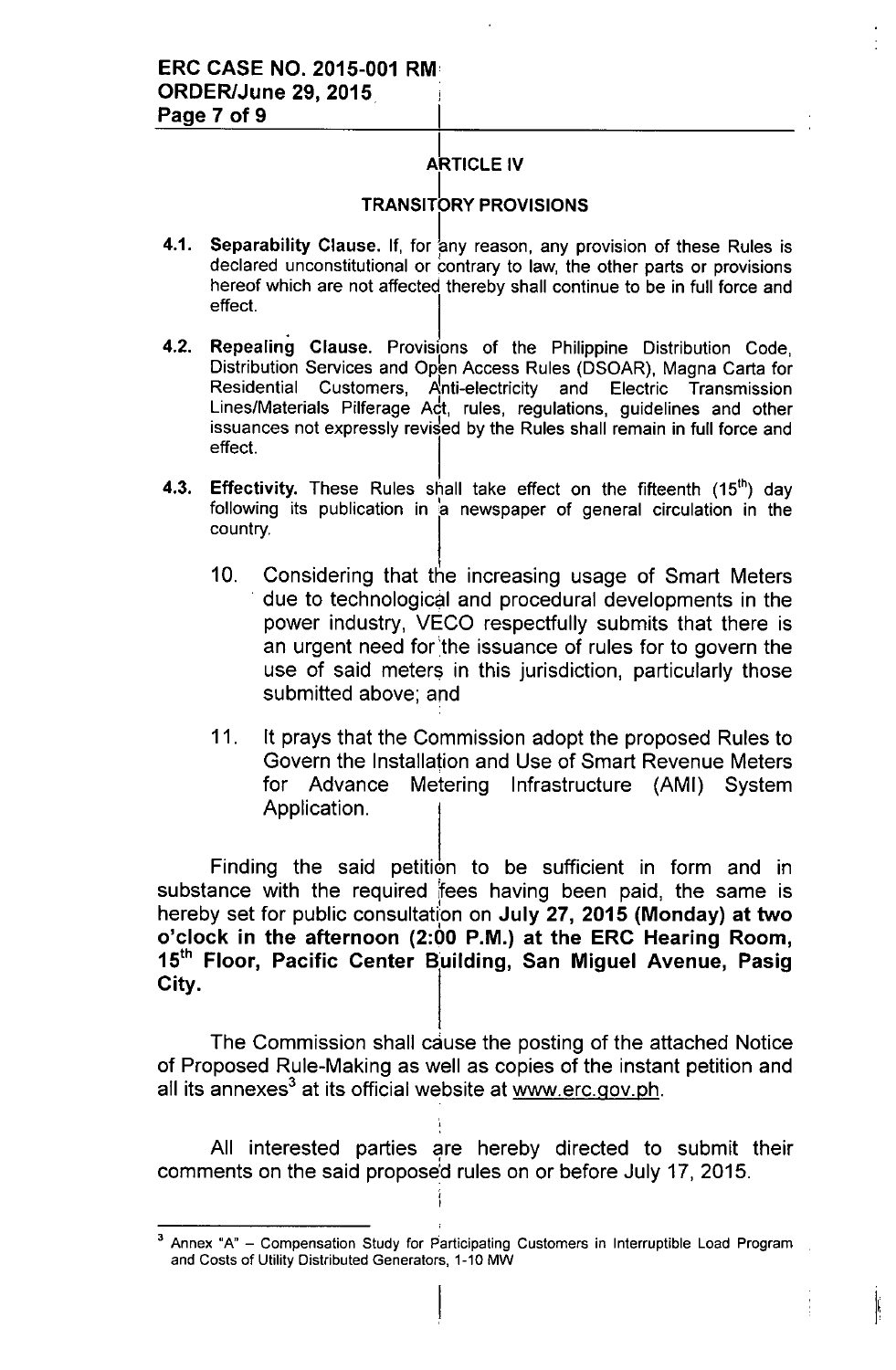### **ERC CASE NO. 2015-001 RM**, **ORDER/June 29, 2015 Page 8 of 9**

VECO is hereby directed to cause the publication of the attached Notice of Proposed Rule-Making, at its own expense, once (1x) in a newspaper of general circulation in the Philippines, with the date of the last publication to be made not later than two (2) weeks before the date of the scheduled public consultation.

 $\mathbf{E}$ 

I VECO is directed to furnish all those making requests therefo with copies of the said proposed rules, subject to reimbursement of reasonable photocopying costs.

I

On the date of the public consultation, VECO must submit to the Commission its written Compliance with the jurisdictional requirements attaching therewith, methodically arranged and duly marked, the evidences on the actual publication of the Notice of Proposed Rule-Making consisting of an affidavit of the Editor or Business Manager of the newspaper where the said Notice of Proposed Rule-Making was published together with the complete issue of the said newspaper, land such other proofs of compliance with the requirements of the Commission.

 $VECO$  must also be prepared to make an expository presentation of its proposed Rules, aided by whatever communication medium that it may deem appropriate for the purpose, in order to put in plain words and explain, for the benefit of the consumers and other concerned parties, what the proposed "Rules To Govern The Installation and Use of Smart Revenue Meters for Advanced Metering Infrastructure (AMI) System Application" is all about and the reasons and justifications being cited in support thereof.

### **SO ORDERED.**

Pasig City, June 29, 2015

FOR AND BY AUTHORITY OF THE COMMISSION:

*vard 1 autr* 'jZENAID~ G. **CRUZ-DUCUT** Chairperson *V*